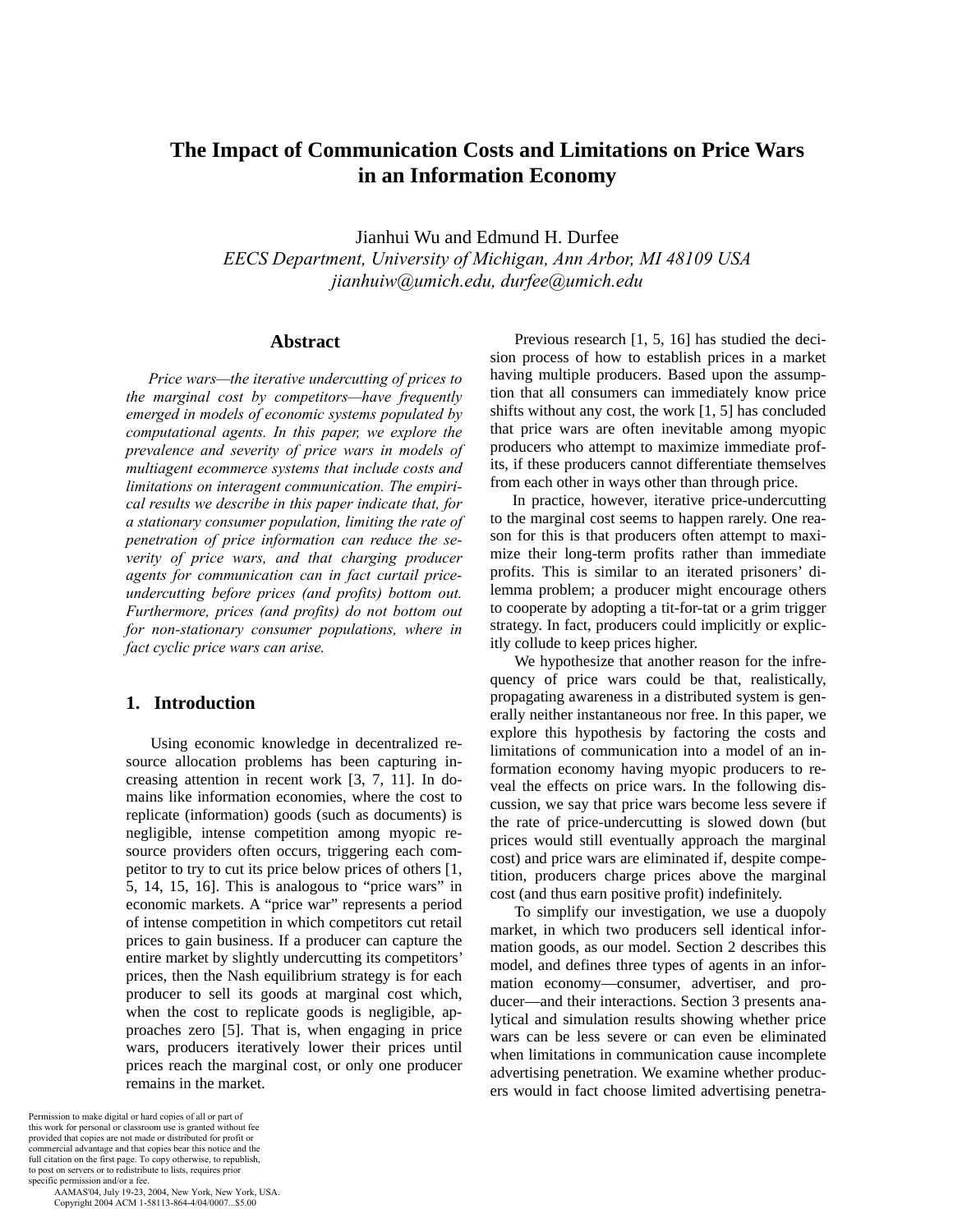tion among themselves to avoid costly price wars. Of course, a producer that could have higher advertising penetration than its competitor could have an advantage; in Section 4 we study this, but assume that a higher advertising penetration will cost a producer more. Section 5 explores the impact of communication costs and limitations on price-setting decisions by producers when consumers are transient. Finally, Section 6 summarizes this work and outlines our future directions.

# **2. System Model and Agent Behaviors**

Our model consists of two producers named *pro* $ducer<sub>1</sub>$  and *producer<sub>2</sub>*, an advertiser, and a consumer population. In order to familiarize readers with some fundamental economic knowledge used in the study, this section starts with an introduction to the behaviors of the three types of agents modeled and then describes interactions between those agents.

### **2.1 Consumer**

This work uses a simple consumer model to characterize the preferences of a consumer. In this model, a consumer *k* values the information good being sold at a value  $w_k$ . Each consumer attempts to maximize its surplus by deciding to buy from *producer* or *producer*<sub>2</sub> (or neither) based upon their advertised pricing information, where surplus is  $w_k$  less the amount paid. Note that a producer might not be able to afford to pay the advertiser for sending its pricing information to consumers every iteration, and so the pricing information known by some consumers is perhaps stale. In order to distinguish between the price a producer actually charges and the pricing information most recently received by a consumer, in the following discussion, we use  $price_k^p$  to represent the pric-

ing information currently known by a consumer *k* about *producer<sub>p</sub>*, and *actualprice<sup>p</sup>* is the actual price *producer<sub>p</sub>* currently charges for its good.

# **2.2 Advertiser**

In our model, a producer cannot directly send pricing information to the consumer population; it needs to pay the advertiser to do this. The probability that a consumer receives the advertised pricing information is determined by the advertising fee paid to the advertiser by the producer. Viewed from the producer's perspective, this fee paid is the advertising cost. In other words, the probability of a consumer receiving the price announcement, denoted as *adpenetration*, can be represented as a function of ad-

Permission to make digital or hard copies of all or part of this work for personal or classroom use is granted without fee provided that copies are not made or distributed for profit or commercial advantage and that copies bear this notice and the full citation on the first page. To copy otherwise, to republish, to post on servers or to redistribute to lists, requires prior specific permission and/or a fee.

 AAMAS'04, July 19-23, 2004, New York, New York, USA. Copyright 2004 ACM 1-58113-864-4/04/0007...\$5.00

vertising cost (*adcost*) to the producer:

 $adpenetration = f(adcost)$  (2-1) The type of function that  $f$  is is determined by the method of advertising. In this paper, we use linear functions, although we have also studied exponential functions.

# **2.3 Producer**

In our work, all producers use the same learning algorithm, and it is assumed that each producer has no prior knowledge about consumer preferences when it initially enters the market. Each producer maintains a model of the world in the form of a radial basis function (RBF) network [8].

At each iteration, based upon the myopic assumption that its competitor will maintain the same decisions as in the previous iteration, each producer attempts to maximize its immediate net profit by reconsidering its pricing and advertising decisions. In detail, each producer *p* is learning a decision function  $\delta_i^p(w)$ :  $W \to A$  that predicts the right actions to take in the world state *w* at iteration *i.* Recall that pricing information of some consumers is perhaps stale. We use  $S_i$ , which is a set of prices, to represent the state of knowledge about pricing information for the whole consumer population. That is, for a market having a consumer population of size *n* and two producers, *Si* can be represented as  $\{(\text{price}_1^1, \text{price}_1^2), (\text{price}_2^1, \text{price}_3^2)\}$  $price_2^2$ , ..., ( $price_n^1$ ,  $price_n^2$ )}. The subscript *i* in  $S_i$ indicates that it is the pricing information at the beginning of the  $i^{th}$  iteration. If  $S_i$  is fully observable, then the decision function  $\delta_i^p$  can be represented as

$$
\delta_i^p = \operatorname{argmax}_{a_i^p} rbf\_net(S_i, a_i^p, a_i^{\overline{p}})
$$
 (2-2)

where  $\bar{p}$  represents the competitor of producer *p.*  $a_i^p$ is the action taken by producer  $p$  at iteration  $i$ , which includes price-setting and advertising decisions*.* Each producer *p* is learning consumer preferences by training a radial basis function network (*rbf\_net* ), which maps inputs  $(S_i \times a_i^p \times a_i^{\bar{p}})$  to net profit (*netprofit*<sup>*p*</sup>).

Note that in a real-world market, it is usually impossible for a producer to accurately track  $S_i$  because of the large size of the consumer population. Viewed from the perspective of producer  $p$ ,  $S_i$  can be approximately represented as a function of *p*'s price and its market share in the previous iteration. As a result, the decision function  $\delta_i^p$  can be rewritten as:

 $\delta_i^p = \text{argmax}_{a_i^p} \text{rbf\_net}(\text{ms}_{i-1}^p, \text{actualprice}_{i-1}^p, a_i^p, a_i^{\bar{p}})$  (2-3) where  $ms_{i-1}^p$  and *actualprice*  $_{i-1}^p$  are the market share and the price, respectively, of producer *p* in iteration *i-1*.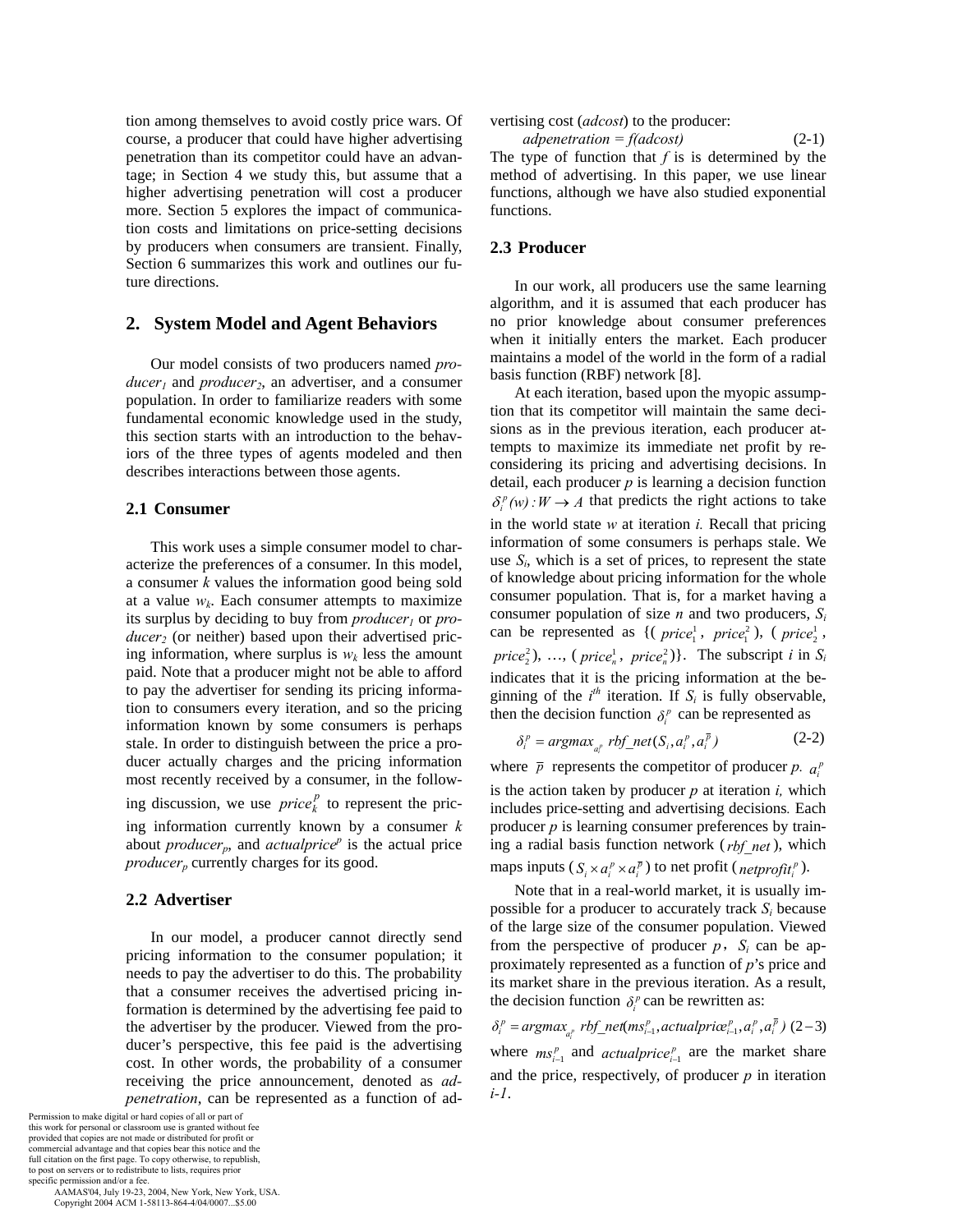As we have stated, a producer lacks knowledge of consumer preferences initially, and so the producer has to balance the tradeoff between exploration and exploitation. That is, it needs to decide whether it should use the best strategy so far to gain a good profit in the current iteration or explore further to search for a potentially better strategy for the future. A parameter <sup>θ</sup> , often called "*temperature",* is used in our work. In detail, we apply a Boltzmann distribution [19], which utilizes current utility estimates to make action selections. The probability for an action, which includes price-setting and advertising decisions, to be selected is a nonlinear function of its estimated net profit:

$$
probability(a) = \frac{e^{f(a)\times\theta^{-1}}}{\sum_{a'} e^{f(a')\times\theta^{-1}}} \tag{2-4}
$$

where the function *f(a)* represents the normalized estimated net profit for the given action *a,* which includes price-setting and advertising decisions*.* (The estimated net profit is computed by using the trained RBF network.) When temperature  $\theta$  is large, then even actions that are expected to incur low profits have some probability of being selected. Contrarily, only the best action, which produces the highest expected profit based upon the current knowledge, can be selected when temperature  $\theta$  is close to zero. In this work, temperature  $\theta$  is initially set to a large positive value and then gradually reduced if the estimated profits by using the RBF network are close to the actual profits. Otherwise, temperature  $\theta$  is increased again in order to do more exploration for completing the RBF network.

It should be noted that we do not claim that the RBF network and Boltzmann exploration policy are optimal for this task, nor that the approximation of *Si* is the best possible. In this work we are interested in the impact of communication limitations and costs on price-setting and advertising decisions made by a producer instead of the optimality of its learning algorithm. Although market dynamics might be different with different learning algorithms initially, producers will make similar decisions in the long term independently of which learning algorithm they use.

#### **2.4 Interactions Between Agents**

We now turn to describe interactions between the agents modeled, depicted in Figure 2-1. At the beginning of each iteration, each producer attempts to collect market information, including its competitor's pricing and advertising decisions and its own profit in the previous iteration, and then updates its RBF network. After that, according to the decision function  $\delta_i^p$  (equation 2-3) and Boltzmann exploration policy

Permission to make digital or hard copies of all or part of this work for personal or classroom use is granted without fee provided that copies are not made or distributed for profit or commercial advantage and that copies bear this notice and the full citation on the first page. To copy otherwise, to republish, to post on servers or to redistribute to lists, requires prior specific permission and/or a fee.

 AAMAS'04, July 19-23, 2004, New York, New York, USA. Copyright 2004 ACM 1-58113-864-4/04/0007...\$5.00



Figure 2-1: Interactions Between Agents

(equation 2-4) along with an estimate of  $a_i^{\bar{p} \, 1}$ , each producer reconsiders its price and decides to do advertising or not in order to maximize its net profit.

If a producer decides to do advertising, then it pays the advertiser to send its new pricing information to consumers. Once advertising is done by both producers, each consumer *k* chooses to buy from the producer charging a lower price (or neither if both prices are higher than the consumer's valuation of the information good) based on its local pricing informa- $\text{tion } \{ \text{ price}_k^1, \text{ price}_k^2 \}.$ 

# **2.5 Experimental Setup**

In this work, each consumer's valuation of the information good,  $w_k$ , is independently chosen at random with uniform probability from a given range. The results reported in this paper are based upon the range [20 80]. For this consumer population, the monopolist profit by charging price *x* is:

$$
Profit(x) = (x \times (\frac{80 - x}{60}) + 0 \times (\frac{x - 20}{60})) \times size
$$

$$
= (-\frac{x^2}{60} + \frac{4}{3}x) \times size
$$
(2-5)

where *size* is the size of the consumer population. In our simulations, the size of population is set to be 200. From equation 2-5, we can find that the optimal price is 40 and the monopolist's expected optimal profit in an iteration is 5340. In the following sections, we can see that producers usually receive much lower profits in a duopoly market because of competition.

# **3. Negligible Advertising Cost**

 $\overline{a}$ 

Previous research [1, 5, 16] has illustrated that price wars are inevitable when advertising cost is negligible and advertising penetration is unlimited. In

<sup>&</sup>lt;sup>1</sup> In this work, a producer myopically assumes that its competitor will maintain the same action as in the previous iteration, i.e,  $a_i^{\overline{p}} = a_{i-1}^{\overline{p}}$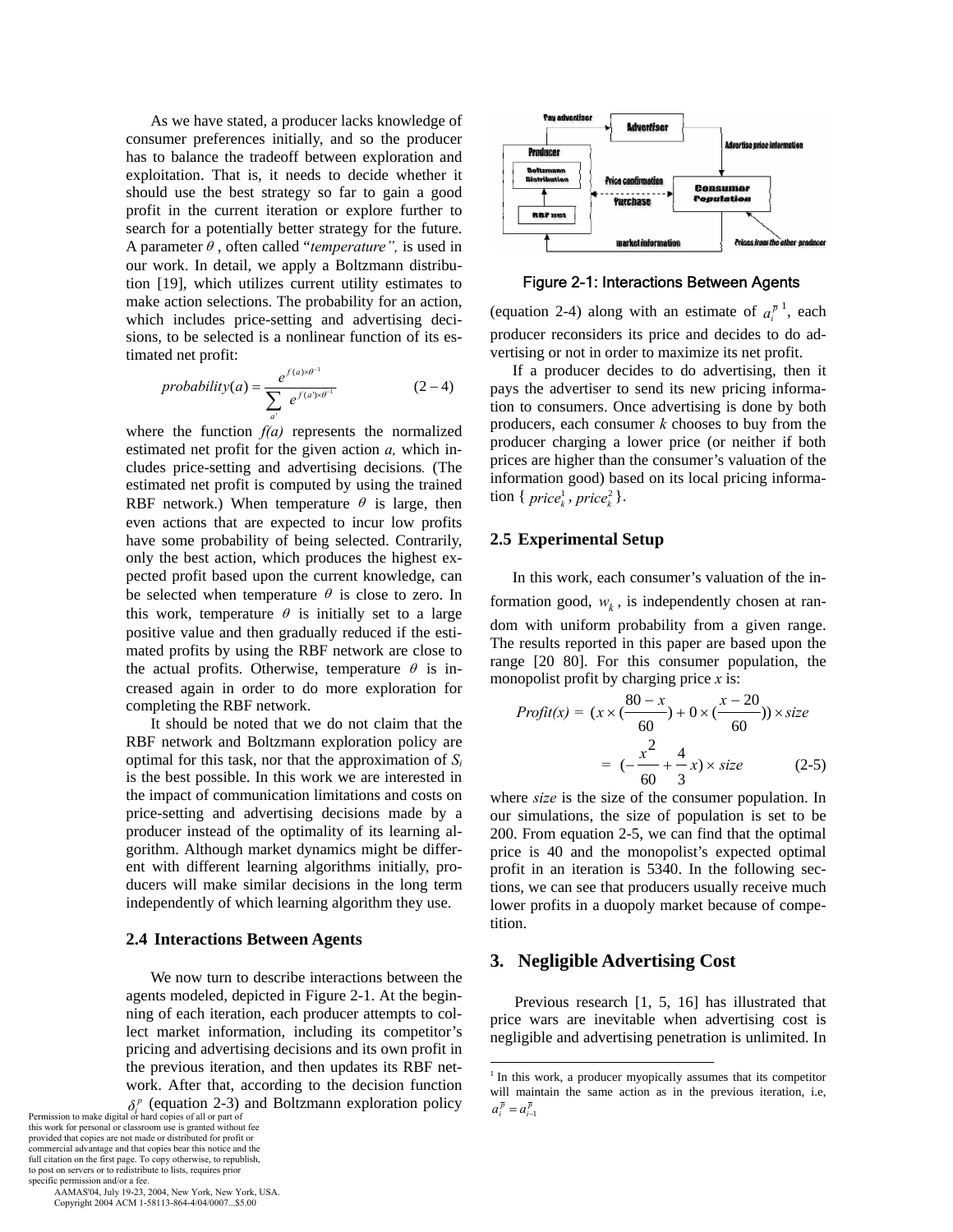this section, we attempt to answer whether price wars can become less severe or even be eliminated when advertising penetration is restricted (while advertising cost is still negligible). We begin with the assumption that producers are given the same advertising penetration when entering the market; a study of how a producer might select its own advertising penetration is postponed to Section 3.2.

# **3.1 Limited Advertising Penetration**

To start our study of how advertising penetrations affect producer decision-making on price, Figure 3-1 shows a series of price decisions of *producer<sub>1</sub>* on two advertising penetrations. We can observe that, when there is no limitation in the advertising penetration (*adpenetration* =100%), a price war develops and so forces *producer<sub>1</sub>* to quickly lower its price to the marginal cost. However, when the advertising penetration is restricted to 7.5% for both producers, the price falls much more slowly. This is because the low advertising penetration (*adpenetration* =7.5%) makes it difficult for a producer to catch the attention of its competitor's consumers even when its price is lower than its competitor's price. In other words, it takes longer for new pricing information to be received by potential consumers, and so producers undercut each other much less frequently when the advertising penetration is low.

Figure 3-2 shows the aggregate profits over 1500 iterations for each producer for various advertising penetrations. It is assumed that initially consumers don't know at all about the existence of producers. For a very small advertising penetration, such as 0.01%, the aggregate profit is close to zero because it is almost impossible for a producer to capture the attention of any potential consumers given such a small advertising penetration. The aggregate profit rapidly increases as the advertising penetration in-





 $\times$  10 $^\circ$ Producer 1 Producer 2 3.5 1500 iterations ວ ∈ cumulative profit for ö Æ  $0.5$  $0\frac{1}{0}$  $0.1$  $0.2$  $0.3$  $0.4$  $0.5$  $0.6$  $0.7$  $0.8$  $0.9$ ad penetration Figure 3-2: Effects of penetrations on aggregate profits

creases. It reaches its peak when the advertising penetration is near 4%. This is because, for an advertising penetration close to 4%, it is not too difficult for a producer to start to gain profits. On the other hand, small advertising penetrations make prices fall slowly and so producers can have good profits over a much longer period. As the advertising penetration is increased further, the aggregate profit starts to decrease. This is because the larger the advertising penetration is, the more easily the profit of a producer is affected by its competitor's price. As a result, more intense competition occurs and forces producers to lower their prices more frequently. When prices approach the marginal cost, the profits are close to zero and so the aggregate profits are naturally smaller.

Note that realistically, a producer cannot undercut its competitor by an infinitesimal amount, so that a producer might not lower its price because its expected loss due to a price decrement might exceed its expected gain from attracting a (small) fraction of its competitor's consumers. Our simulation results show that a very small advertising penetration makes it possible for producers to charge the same price (since they almost do not inference with each other when attracting the consumers without market information), and so the price might stabilize at a value significantly above the marginal cost.

In sum, when the advertising penetration is low, price wars become less severe. That is, for a long time, producers charge prices much higher than the marginal cost. Moreover, when advertising penetration is very small, price wars might even be eliminated.

#### **3.2 Decisions on Advertising Penetration**

In the previous discussion, it is assumed that the duopolist producers are given the same advertising

 AAMAS'04, July 19-23, 2004, New York, New York, USA. Copyright 2004 ACM 1-58113-864-4/04/0007...\$5.00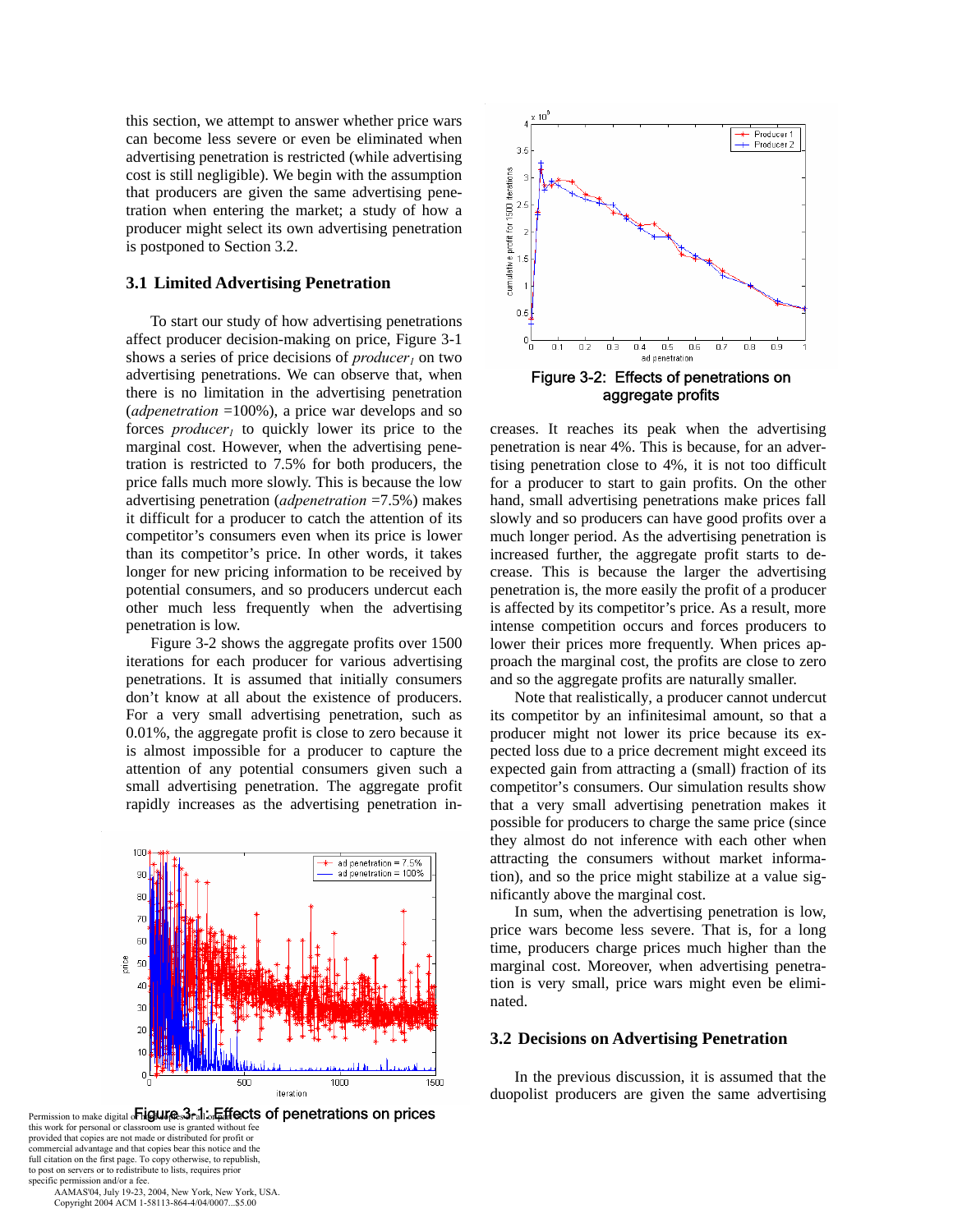penetration when entering the market. In a more realistic environment, it is more natural to think that each producer can individually choose its advertising penetration upon entry into the market.

Changing advertising penetration generally incurs some costs. In this study, we assume that a producer can decide whether to do advertising or not at each iteration of the market lifetime, but that advertising penetration cannot be changed once it is initially set by the producer.

For a producer, choosing a zero advertising penetration makes no sense and choosing a 100% advertising penetration could cause severe price wars. Figure 3-2 shows that when producers are restricted to choose the same advertising penetration, the optimal advertising penetration for each producer is near 4%. However, realistically, choosing a penetration is generally more complex since each producer makes its decision separately. Problems, like the well-known prisoner's dilemma, might arise. For example, Figure 3-3 shows a fraction of the payoff matrix, in which the utility represents the aggregate profit over 1500 iterations for each producer, for the experimental setup discussed in Section 2.5. Clearly, the strategy of choosing a 20% advertising penetration strongly dominates the strategy of choosing a 4% advertising penetration.

|                                                     | $Producter_1$ :<br>ad penetration<br>$=4%$       | $Producter_1$ :<br>ad penetration<br>$=20%$      |
|-----------------------------------------------------|--------------------------------------------------|--------------------------------------------------|
| $Product_2$ :<br>ad penetration<br>$= 4\%$          | $P1 = 3.2 \times 10^6$<br>$P2 = 3.2 \times 10^6$ | $P1 = 3.8 \times 10^6$<br>$P2=1.9\times10^{6}$   |
| Producer <sub>2</sub> :<br>ad penetration<br>$=20%$ | $P1=1.9\times10^{6}$<br>$P2 = 3.8 \times 10^6$   | $P1 = 2.7 \times 10^6$<br>$P2 = 2.7 \times 10^6$ |

#### Figure 3-3: A fraction of the payoff matrix

A producer can choose any advertising penetration within the range of [0% 100%]; thus, it is not easy to find Nash equilibrium strategies by theoretical analysis. In the following discussion, we run simulations to illustrate the decision process for the optimal advertising penetration for each producer.

As described above, each producer decides upon its advertising penetration when entering the market. It has the information of its aggregate profit over all iterations when exiting the market, so a producer can analyze this aggregate profit feedback signal and improve its decision upon its advertising penetration when it enters the market the next time. For the purpose of simplicity, we assume that each producer has perfect information about the aggregate profit for any



ing on the advertising penetration

combination of penetrations, and the capability of collecting information about the advertising strategy of its competitor.<sup>2</sup> We run the simulations with random initial advertising penetrations and various length simulations. One of the results is shown in Figure 3-4. These results illustrate that, even given a random initial penetration, each producer eventually chooses an advertising penetration that falls in a moderate range of 5% to 35%. For such penetrations, it takes a long time for prices to be reduced to the marginal cost.

It should be noted that the optimal penetration is related to the length of the simulation. The simulation length represents how long the information good offered by producers is desired by consumers. If consumers lose desire for information goods quickly, then a producer should prefer a higher penetration because it wants to enter the market quickly and attract consumers from its competitor quickly. On the other hand, if consumer preferences can be stable for a long time, then producers should choose low penetrations since neither of them wants the occurrence of intense competition, which can quickly drive prices to the marginal cost.

In general, we conclude that, when advertising cost is negligible, producers would choose advertising penetrations in a moderate range in most cases (except when consumers lose desire for information goods quickly). Such penetrations, although still causing prices to approach the marginal cost, force prices to fall much more slowly than an advertising penetration of 100%. That is, price wars become less severe when limitations of communication are presented and even voluntarily self-imposed.

 $\overline{a}$ 

<sup>&</sup>lt;sup>2</sup> If a producer does not have complete information, it needs to do exploration to learn this.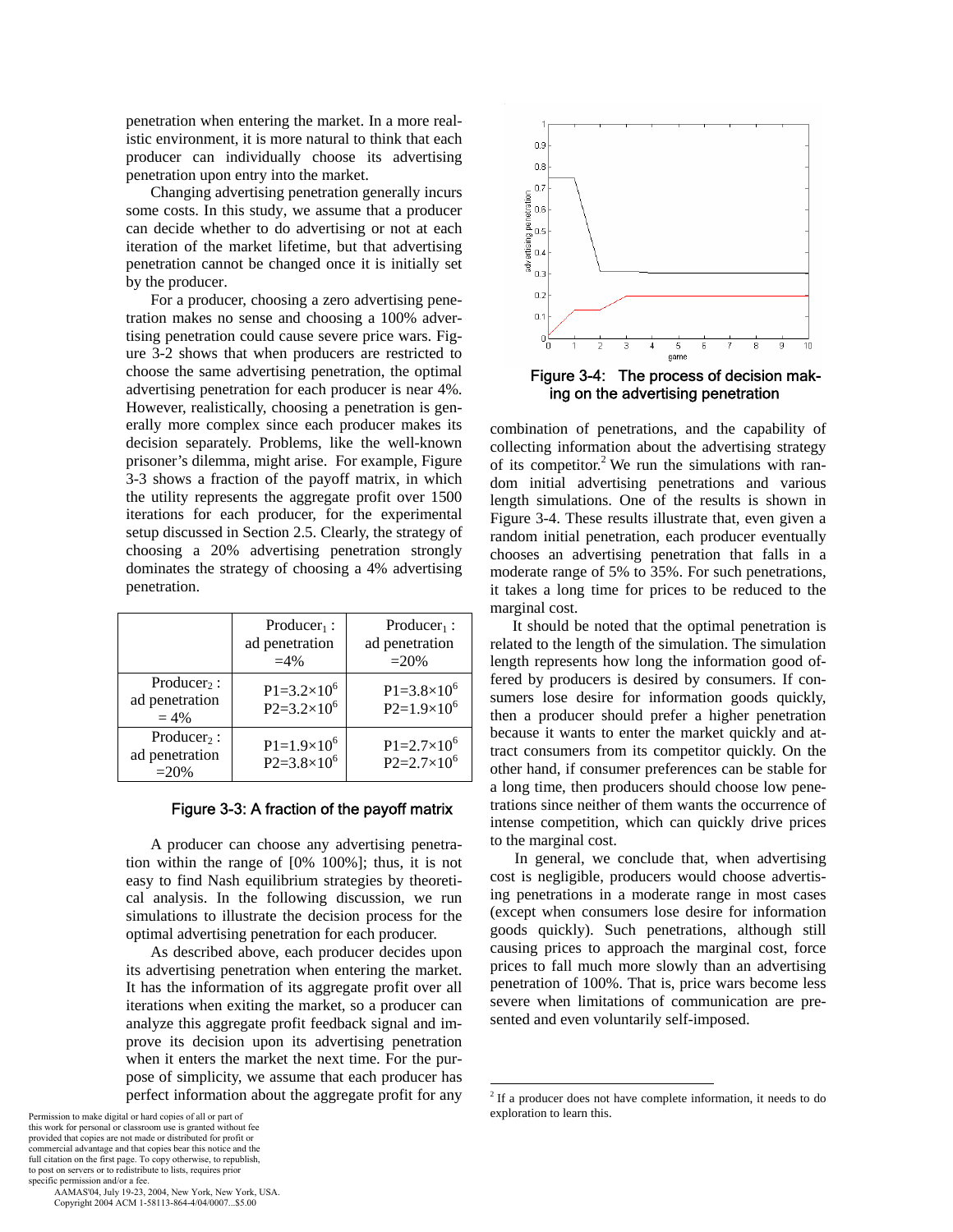# **4. Non-negligible Advertising Cost**

In Section 3, we concluded that price wars can be slowed down by restricting advertising penetration and might even be eliminated for a very small penetration. However, when each producer can choose its own advertising penetration, they generally choose much larger advertising penetrations and so prices would eventually approach the marginal cost. In this section, we attempt to answer a question similar to that proposed in Section 3, but concentrate on the case where higher advertising penetration will cost a producer more. The structure of this section is similar to Section 3: we start with the assumption that producers have the same advertising penetrations established when they enter the market, and then we study how a producer might select its own advertising penetration.

## **4.1 Limited Advertising Penetration**

To begin with, we assume a linear advertising function: *adpenetration=k\*adcost*, and let *k* be 1/2000, which means that the advertising cost is 2000 for a 100% advertising penetration. Recall that the optimal profit in an iteration for our experimental setup is 5340 (and its corresponding optimal price is 40); that is, it is still possible for a producer to have a good profit, even when it spends 2000 on advertising each iteration. The results are shown in Figure 4-1.

We set  $k$  to  $1/4000$  and run the simulation again; the results are shown in Figure 4-2.

From Figures 4-1 and 4-2, we observe that price curves stop decreasing at some positive values rather than converging to the marginal (zero) cost, and furthermore, as advertising cost changes, the price curves end at different values. This is because the increment of profit by lowering the price diminishes as the price decreases. For example, suppose a producer can attract fifty more consumers by lowering its price, and so the producer can earn an extra profit of about 2000 when it reduces its price from 40 to 39.99, but it can only get an extra profit of about 1500 when the price is reduced from 30 to 29.99. Once the advertising expense counteracts the increment in profit, a producer will not be willing to lower its price again. More specifically, if a market state is stable, it must satisfy the following inequality for any positive  $\delta_i$  for each producer:

$$
(p_i - \delta_i) \times ((PC(p_i - \delta_i) - c_i) \times adpenetration_i + c_i)
$$
  
- 
$$
p_i \times c_i < adcost_i
$$
 (4–1)

where  $p_i$  is the price that *producer<sub>i</sub>* charges for an information good,  $c_i$  is the number of consumers buying goods from *producer<sub>i</sub>*,  $p_i$ - $\delta$ <sub>*i*</sub> is a new price,  $PC(p_i$ -

Permission to make digital or hard copies of all or part of this work for personal or classroom use is granted without fee provided that copies are not made or distributed for profit or commercial advantage and that copies bear this notice and the full citation on the first page. To copy otherwise, to republish, to post on servers or to redistribute to lists, requires prior specific permission and/or a fee.

 AAMAS'04, July 19-23, 2004, New York, New York, USA. Copyright 2004 ACM 1-58113-864-4/04/0007...\$5.00



Figure 4-1: Average prices in each interval for various penetrations when  $k=1/2000$ 



Figure 4-2: Average prices in each interval for various penetrations when  $k=1/4000$ 

 $\delta$ <sup>*i*</sup>) represents the expected number of consumers who are willing to pay at least  $p_i - \delta_i$  for a good, and  $(p_i - \delta_i) \times ((PC(p_i - \delta_i) - c_i) \times \text{alpenetrat ion}_i + c_i)$  is the expected profit for a given price  $p_i$ - $\delta_i$  after doing advertising with *adpenetration<sub>i</sub>*. If the expected profit for any price lower than the old price is less than the old profit plus advertising cost, then a producer has no incentive to reduce its price. If neither of the producers is willing to lower its price, then a state is stable.

From the discussion so far, we can conclude that when advertising cost is not negligible (and also not too high since too high advertising cost will prevent producers from entering the market), although producers may undercut each other in cases where prices are high, producers would not undercut each other after prices drop down to some values.

## **4.2 Decisions on Advertising Penetration**

Now we come back to the question: when a producer has freedom to choose its own advertising penetration, what is its choice? We use a similar method as in Section 3 to answer this.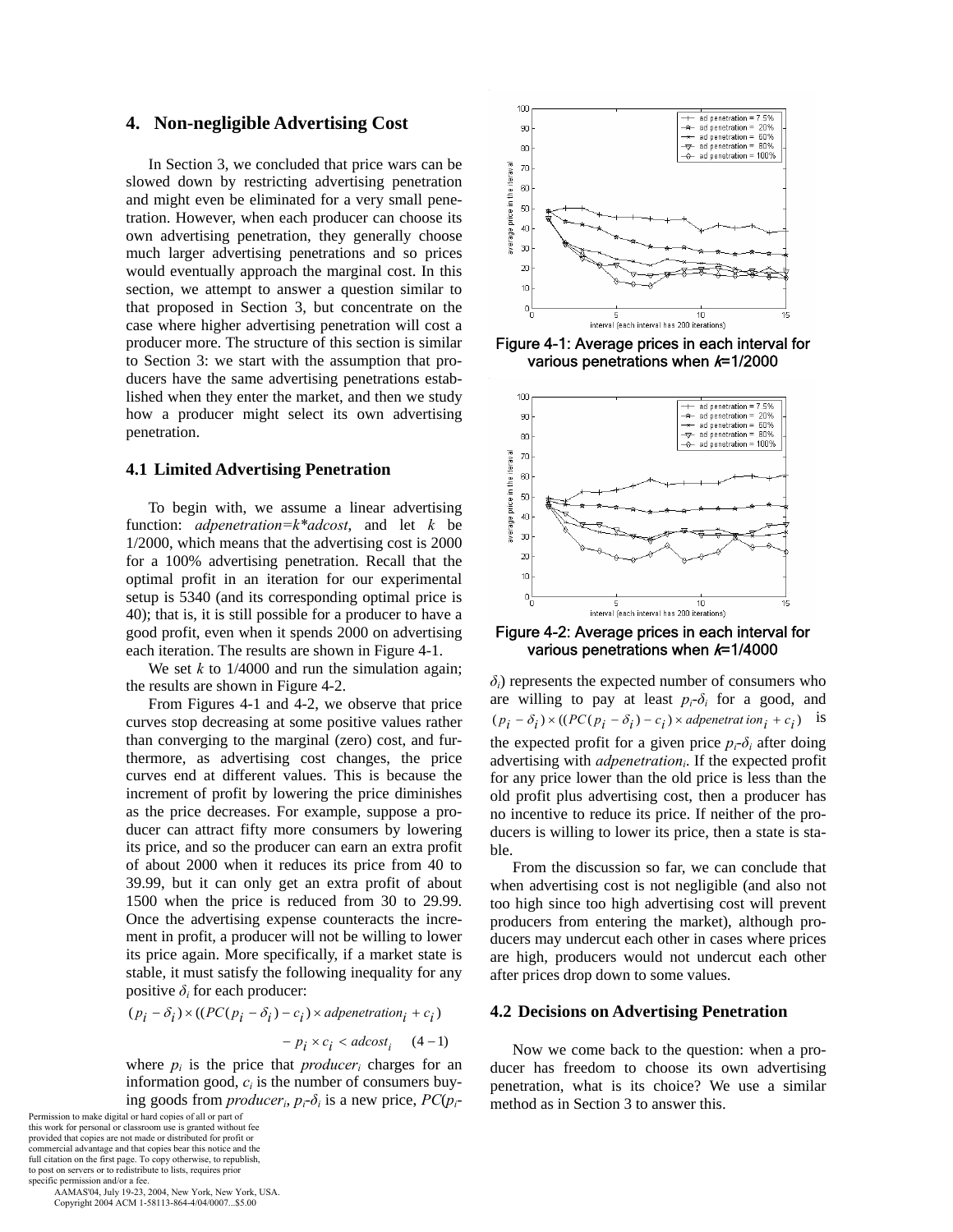We run simulations with random initial advertising penetrations to illustrate the process of decision making for each producer. One of the results is shown in Figure 4-3. Analyzing the results over the various experimental setups, we notice that prisoners' dilemma problems generally arise. However, the price can usually be stabilized near the best stable price that produces the highest profit among all possible stable prices. The underlying reason is that, after reaching the stable price, a producer can stay in the market without competition. The better the price it can charge, the more profit it can earn.



ad cost function (k=1/4000)

In summary, when advertising cost is not negligible (and also not too high), price wars can be eliminated. Moreover, prices would stabilize at the values significantly above the marginal cost when advertising is expensive.

## **5. Non-stationary Consumer Population**

In the previous sections, we assume that the consumer population is stationary. We now study the impact of communication costs and limitations on price wars in a more general market in which each consumer has a probability, denoted as consumer change rate  $\alpha$ , of leaving the market at each iteration, and being replaced by a new consumer (who does not have knowledge about the market).

Figure 5-1 shows the average price in each interval (100 iterations) for various advertising penetrations on the experimental setup where consumer change rate  $\alpha = 5\%$  and advertising cost is negligible. We can see the occurrence of cyclic price wars in a wide range of advertising penetrations. That is, as prices approach the marginal cost, they suddenly jump up and a new cycle of price wars initiates.

Permission to make digital or hard copies of all or part of this work for personal or classroom use is granted without fee provided that copies are not made or distributed for profit or commercial advantage and that copies bear this notice and the full citation on the first page. To copy otherwise, to republish, to post on servers or to redistribute to lists, requires prior specific permission and/or a fee.

 AAMAS'04, July 19-23, 2004, New York, New York, USA. Copyright 2004 ACM 1-58113-864-4/04/0007...\$5.00

It should be noted that, when advertising penetration is unlimited and advertising is free of charge, no cyclic price wars happen. The underlying reason is that, when advertising penetration is close to one, the producer charging a high (optimal) price can only attract a negligible number of the new consumers since most of the consumers hear about the lowest price immediately upon entry into the market. We also notice that, although 1% advertising penetration leads to prices being set close to the optimal price (and thus would appear to be a good choice), producers only receive 63% of the profit they would have earned by using 60% advertising penetration in this simulation (where the simulation length is set to 1500 iterations). A small advertising penetration means that producers can only serve a small fraction of the consumer population since it is not easy to propagate pricing information to the newly-arrived consumers.

 Cyclic price wars can also be seen when advertising cost is not negligible. Figure 5-2 shows the simulation result for a consumer change rate  $\alpha = 5\%$  and a



Figure 5-1 Average price in each interval (100 iterations) for various penetrations when con  $\alpha$  = 5% and advertising cost is negligible



Figure 5-2 Average price in each interval (100 iterations) for various when  $\alpha = 5\%$  and  $k=1/2670$  (linear cost function)